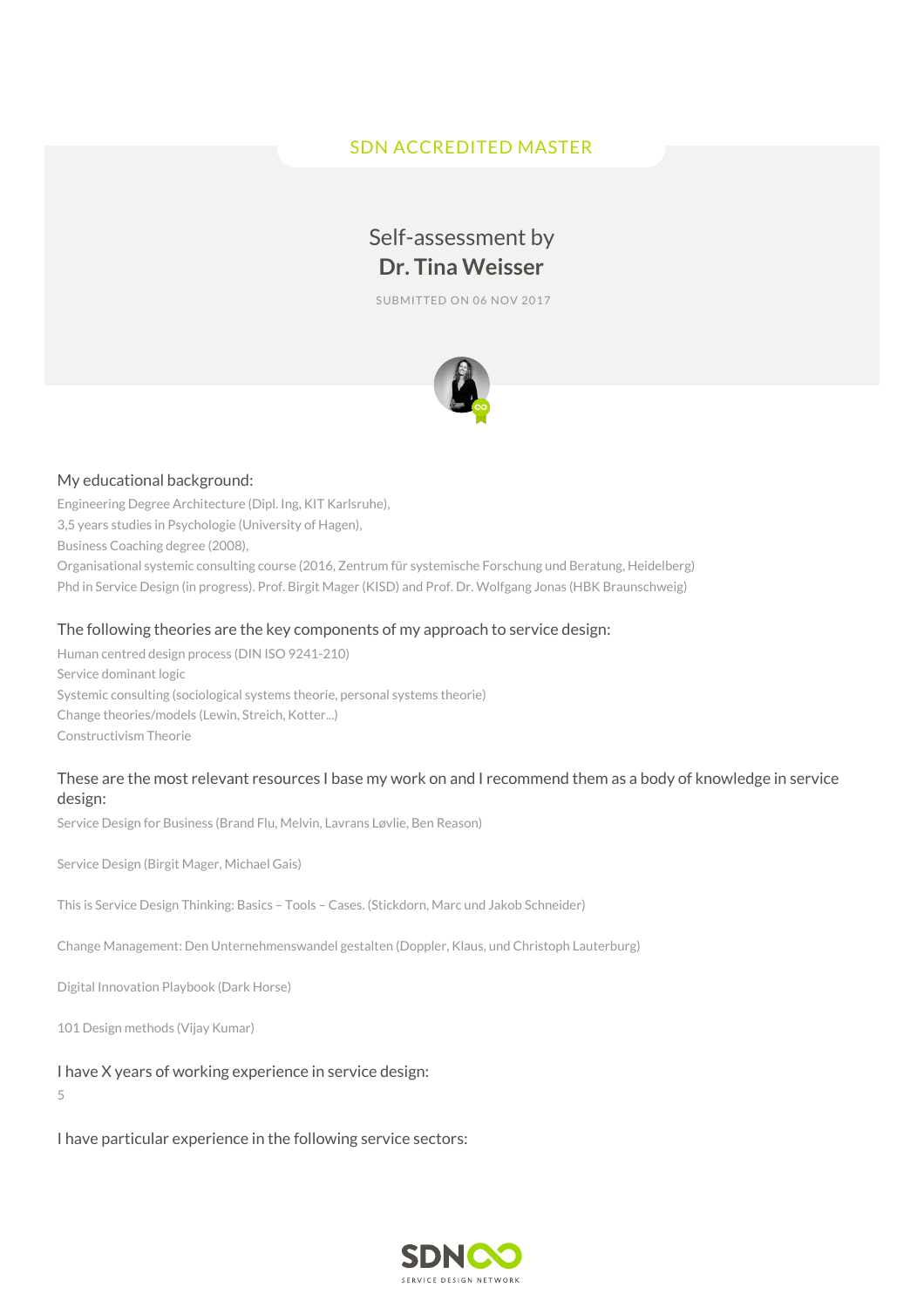

Mobility, healthcare, telecommunications

# These are the service design projects I have successfully delivered:

1) Human-centred design research lead (planning, exploration and definition phase) for EU funded research project MyCyFAPP (Horizon 2020): "E-health - Design for behaviour change." Development of a complex service system to improve self-management for cystic fibrosis patients. Rated with Excellence by EU review comittee.

2) Facilitation and Moderation of a 3 week co-creation Design Thinking Sprint at a german airline as lead facilitator / service design & change consultant

3) Various new digital service developments/facilitations of cross departamental workshops for BMW Group

# I have provided service design training sessions and/or other educational experiences for X years:

7

#### My philosophy as a trainer is:

Ideally service design training will enable participants and employees to integrate their new service design process skills within their own work processes and daily tasks. Ideally they will slowely adept to a human-centred mindset. A successful service design training will provide them with a theoretical fundament (process, methods, impact, outlook) combined with lots of practical doing/exercises. If working inhouse the training should ideally be customized to their real projects and challenges . It should last over a substantial period of time and integrate employees from all relevant departments.

Being in a role of a trainer I would like to pass on/emphasize:

- ensuring a holistic understanding of the service design process and its various methods
- there is not the "one method" nor the "one right approach," nor "only one possible solution"- everything depends on the context
- service design as the meta layer (displaying the difference between ux, ui, cx)
- providing examples of service design impact/benefits for organizations, users and business
- to enable/empower employees or participants to start working in co-creative settings
- to enable/empower employees to gain outside-in perspectives
- to help employees or participants to gain new perspectives and getting familiar with a human centred mindset
- emphasizing that service design is a teamsport
- service design implementation starts from the beginning
- service design is dealing with complexity
- embedding service design withing organizations will lead to resistence
- service design is an approach to organisational development

# These are the service design training sessions and/or other educational experiences I've facilitated within the last year:

Service Design (cooperation with Airbus, University of applied sciences Munich, Bachelor product design, WS 2017/18, 7 participants, 60h),

Design Methods and Research (Macromedia University of applied science, Master Designmanagement and Design Thinking, Munich WS 2016/17 and SS 2017, 12 participants, 40h),

Service Design Thinking (XDI Institut, Amsterdam, 10/2017, 3 participants, 20h), The essentials of Service Design and Implementation

User Research (Joanneum FH Graz, Austria, Master Eco Design, Product Design, WS 2016/17, 14 participants, 30h)

Various internal workshops on Service Design Process, Customer Journey Mapping, Scenario development (BMW Group, 2016-2017 ongoing, cross departments, different scopes)

#### I mostly provide my training offerings in the following language(s):

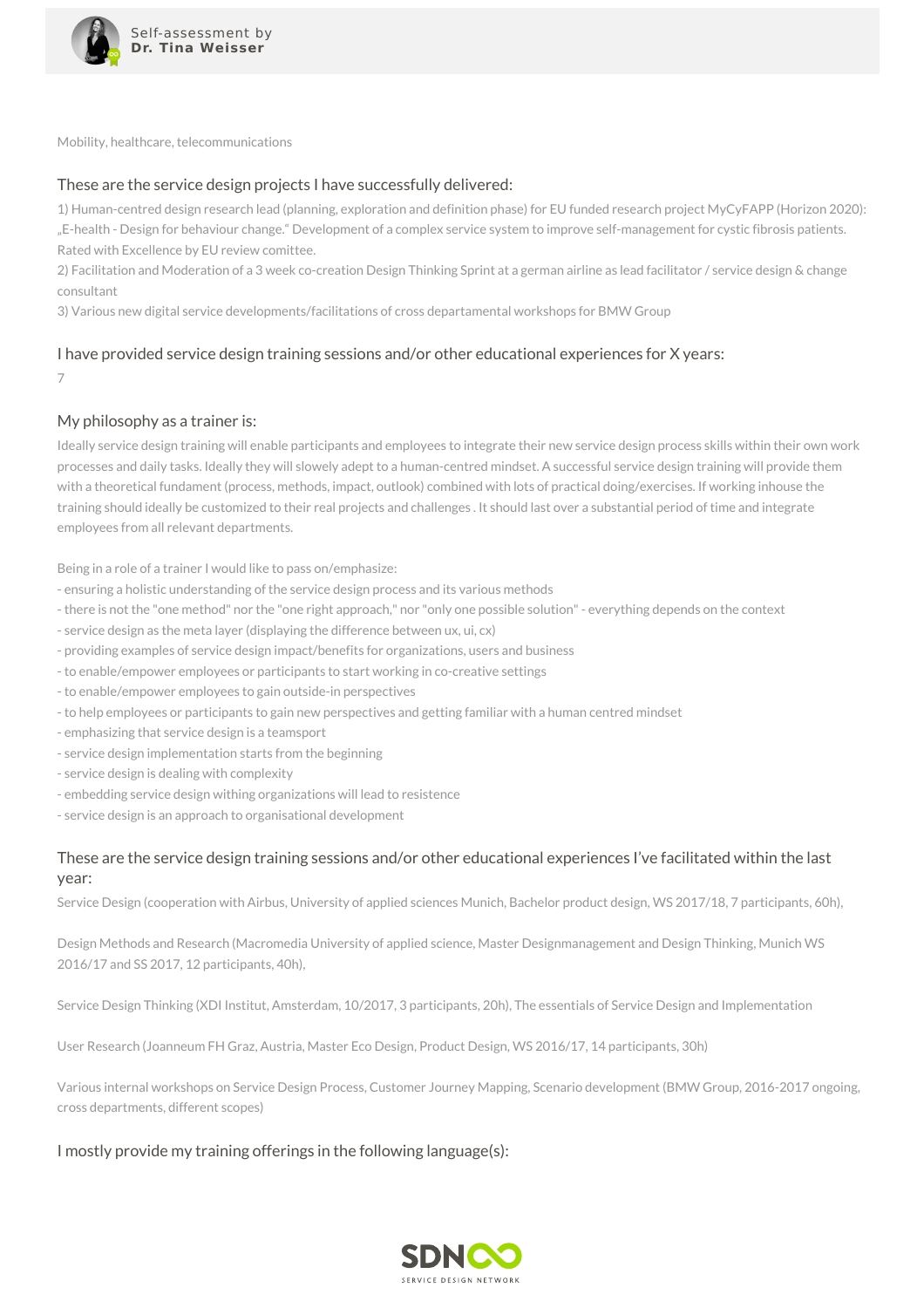

german & english

#### I mostly provide my training offerings in the following countries/cities:

Germany, Netherlands

#### I cover the following topics during my training offerings:

- •History of service design
- •Definition of service design
- •Differentiation of service design to other approaches like design thinking, service marketing and service branding
- •Service dominant logic
- •Designing and conducting co-creation workshops
- •Creativity and ideation processes
- •Visualisation techniques
- •Facilitation skills for service design
- •Prototyping of services
- •Implementation of service design concepts
- •Measuring impact of service design, relating it to Key Performance Indicators (KPIs)
- •Building in-house service design capabilities
- •Organisational development

# My training participants typically have the following level of experience:

- •Novice (new to service design)
- •Fundamental (basic knowledge)
- •Advanced (practical application)

# These are my favourite cases I use to inform participants about the impact and value of service design:

Oslo Uni Hospital, Breast Cancer Diagnosis Progress (https://designit.com/cases/reducing-the-waiting-time-for-breast-cancer-patients)

Travellab Hellon (https://www.service-design-network.org/case-studies/travellab-improving-the-customer-experience-for-transferpassengers)

Intensive ambulantory Care, Philipps..... (www.service-design-network.org/case-studies/intensive-ambulatory-care-program-proeiac)

# These are the service design methods and tools that I use during my sessions:

User Research Methods (Contextual or in-depth Interviews, Stakeholder Map, Shadowing, Cultural probes/Diary, Servicescape, User Research Canvas, Bags of stuff) Customer Journey, Experience Mapping Blueprint Empathy Map Business Model Canvas Prototyping

#### After successfully attending my training sessions, participants will typically be able to:

- think of service design as a holistic, multidisciplinary and iterative approach based on human centred process (DIN)

- know the difference between service design, design thinking, ux, cx, ui..
- be aware that service design integrates digital and analogue
- know service design phases and possible methods used in each phase

- know about user research theory (e.g. that persona is not based on fiction but on real data, quantitative vs. qualitative data, cognitive biases...)